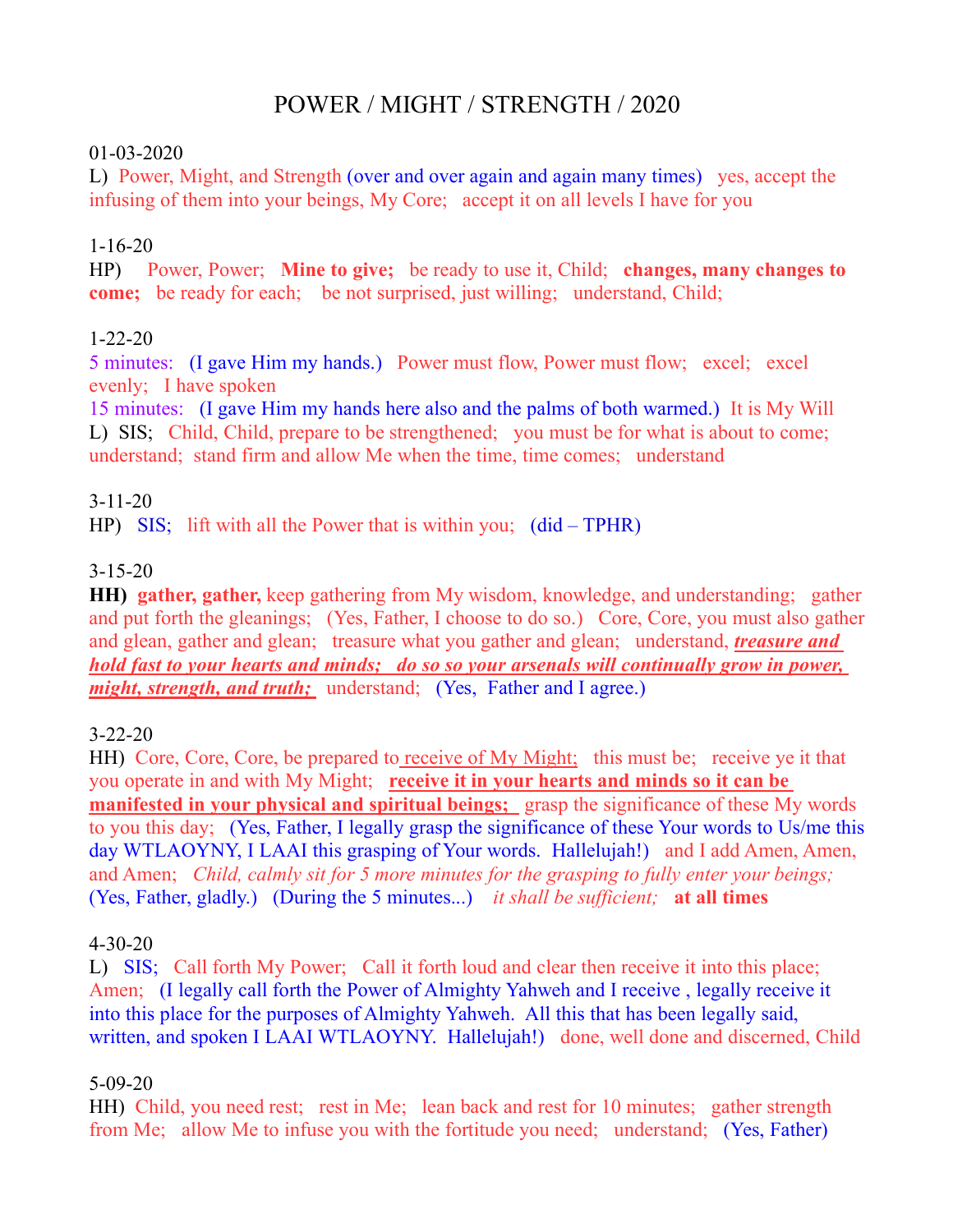(did all legally) Child, remember, I created you and shall always have all that you need;

# 6-03-20

HH) come forth in fullness of Power, Child for it is time; be not surprised what is coming about; (Yes, Father) (did legally)

# 6-12-20

HH) Child, your song of Praise to Me blesses Me; (Thank You, Father) Child, lean back so I may strengthen you; (Here am I, Father.) **I strengthen you in mind, heart, and soul,** Child for you must be extremely strong in each; lean back and receive now; (did) (After a bit...) it will seem like a refreshing; (It did) Child, you shall be strong now in ways you knew not before; be not surprised; (Yes, Father, be it all as You say.) **Power and strength, Power and Strength go together; this must be, this must be, this must be;** (Again, Father, be it so as You have said and all this I LAAI WTLAOYNY. Hallelujah!) yes, yes, now you must, must legally, rightfully expect, Child; (Father, I now legally, rightfully expect all You have just now said and done. All this I LAAI WTLAOYNY. Hallelujah!) the heavens now are rejoicing with you, Child;

## 8-02-20

HH) (I told Him that I took Him into every fiber of my being and I immediately knew a good portion was going into my arms. Hallelujah!) Yes, Child, I am strengthening you even more; be not surprised at the new strength you are getting; (ThankYou, Father) you will have need of it and shall use it wisely; now expect; (Yes, Father, I legally expect this new strength and shall use it wisely as You said. All this I LAAI WTLAOYNY. Hallelujah!) yes, yes, Child, so be it; Child, be encouraged; (Thank You, Father, and I legally choose to be encouraged as You said and this I LAAI WTLAOYNY. Hallelujah!)

## 8-06-20

HH) Amen, Amen, Child; Child, be aware of the effects of taking Me in frequently each day are having on you, in you and now through you; mighty, mighty, mighty increasing effects are resulting; (Yes, Father, I can tell it.) Hallelujah, Child

#### 9-06-20

HH) Child, allow Me to infuse you with added strength and perseverance; (Father, I legally allow You to infuse me with added strength and perseverance. This I LAAI WTLAOYNY. Hallelujah!) good, good, Child; soon, soon Our time is coming; persevere with patience; (Yes, Father) good

#### 9-11-20

HP) fortitude, fortitude, Child, press forward with fortitude; remember, take nothing as a burden; (Yes, Lord) worry not for all I have spoken shall come about; (I agree, Lord)

## 9-25-20

HP) SIS; Core, Core, develop; I adjure you to develop a bonding camaraderie among you; develop strong, strong ties encased with My Might that you not falter but move forth as a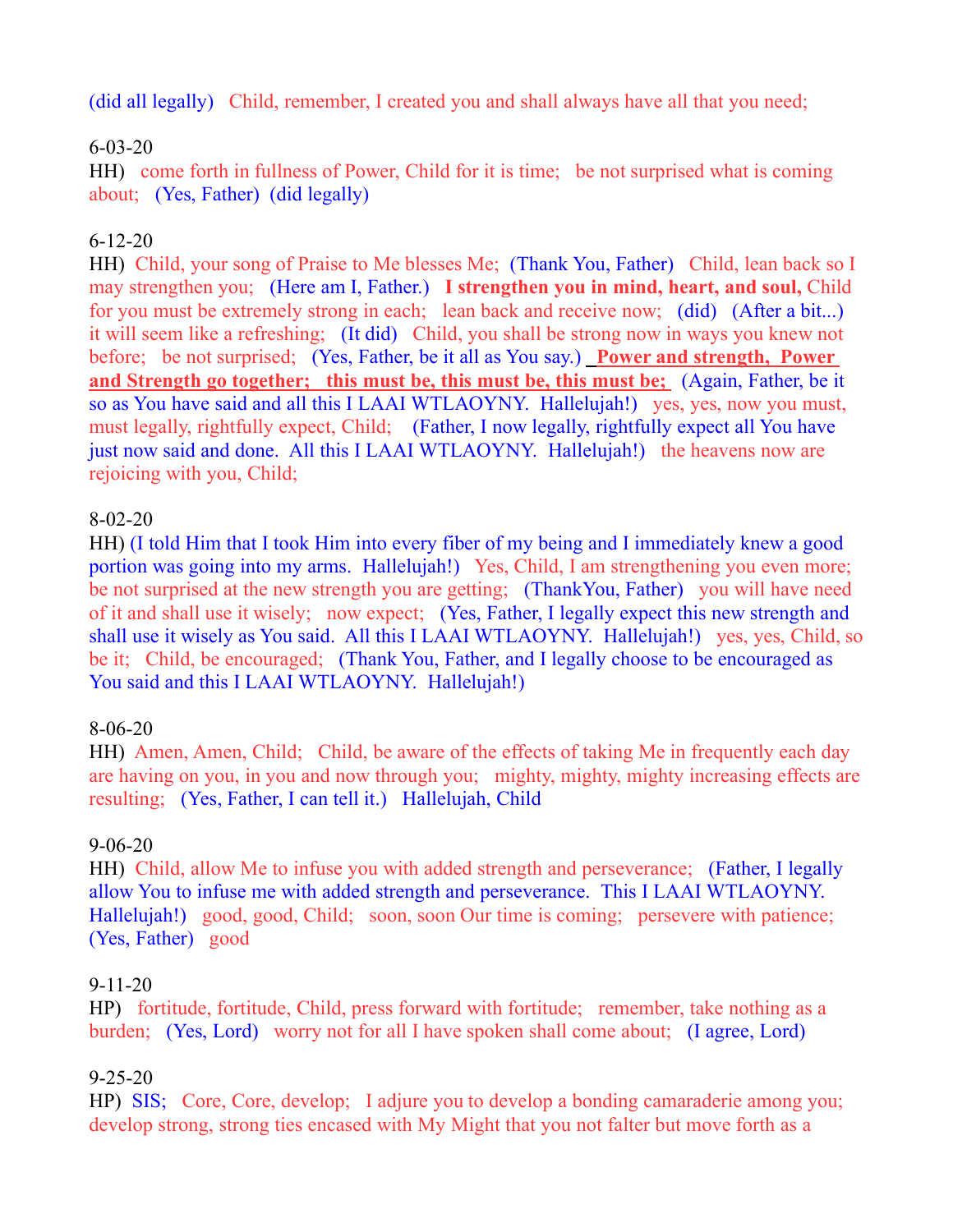Mighty, Strong Force with Me; understand; (Yes, Lord, and that now is my true desire also; Amen.)

## 10-14-20

L) SIS; Mighty am I; Child, grasp the fullness of this fact; yes, it is an undeniable fact; you must grasp this fact because I have and am sharing My Might with you, with My Core; understand (Yes, Father)

## 10-16-20

L) SIS; sudden bursts, sudden bursts; expect sudden bursts of My Power through you, Child; be not dismayed by it; allow them to do the work I desire in, for, and through you, Child; (Yes, Father, I legally AAI WTLAOYNY all sudden bursts of Your Power, Almighty Yahweh, to work in, for, and through me as You desire. Halleluyah!)

## 10-20-20

L) SIS; Power, Power; watch My Power at work; Core, watch closely and learn; take in and comprehend what you see Me doing; see My patterns, My way; understand; (Yes, Lord)

#### 10-23-20

HH) vSIS; Power, Power, Power; yes, and such fortitude, Child; excel, I call you forth to excel in Power and fortitude; your determination is ever increasing; new levels are being gained; sense it, Child, sense it for it must be; each time you sense these gains, legally allow them; understand; (Yes, Father, I do. Halleluyah, be it as You say and direct.) so it shall, Child, so it shall; take comfort in these words, Child; take in the Peace, Calm, and Comfort of them; (Father, Almighty Yahweh, I do legally take comfort in Your words and do take in the Peace, Calm, and Comfort of them exactly as You desire. All this I LAAI WTLAOYNY. Halleluyah!) Amen and Amen; now, Child, it is time to gather, absorb, and then go; Halleluyah

## 10-26-20

HH) gather for more strength, Child; yes, gather all that you are so I may strengthen you completely as I desire; gather and present yourself to Me; (I gather and presented as Almighty Yahweh said. Almighty Yahweh, I legally have gathered myself and I now present me to You for strengthening as You desire. This I LAAI WTLAOYNY. Halleluyah!) now expect; vSIS; Child, you have done well and have fulfilled My purposes for this meeting;

#### 10-29-20

L) SIS; lean on Me, Child; yes, lean on Me; I desire to strengthen and fortify you; allow it; (Almighty Yahweh, I legally allow You to strengthen and fortify me according to Your will, Plans, Timing, and Purposes. This I LAAI WTLAOYNY. Halleluyah!

## 11-16-20

HP) SIS; gear up, gear up for Our forces, forces of Power, Might, Virtue and Truth are about to surge forth in full absolute take charge force;